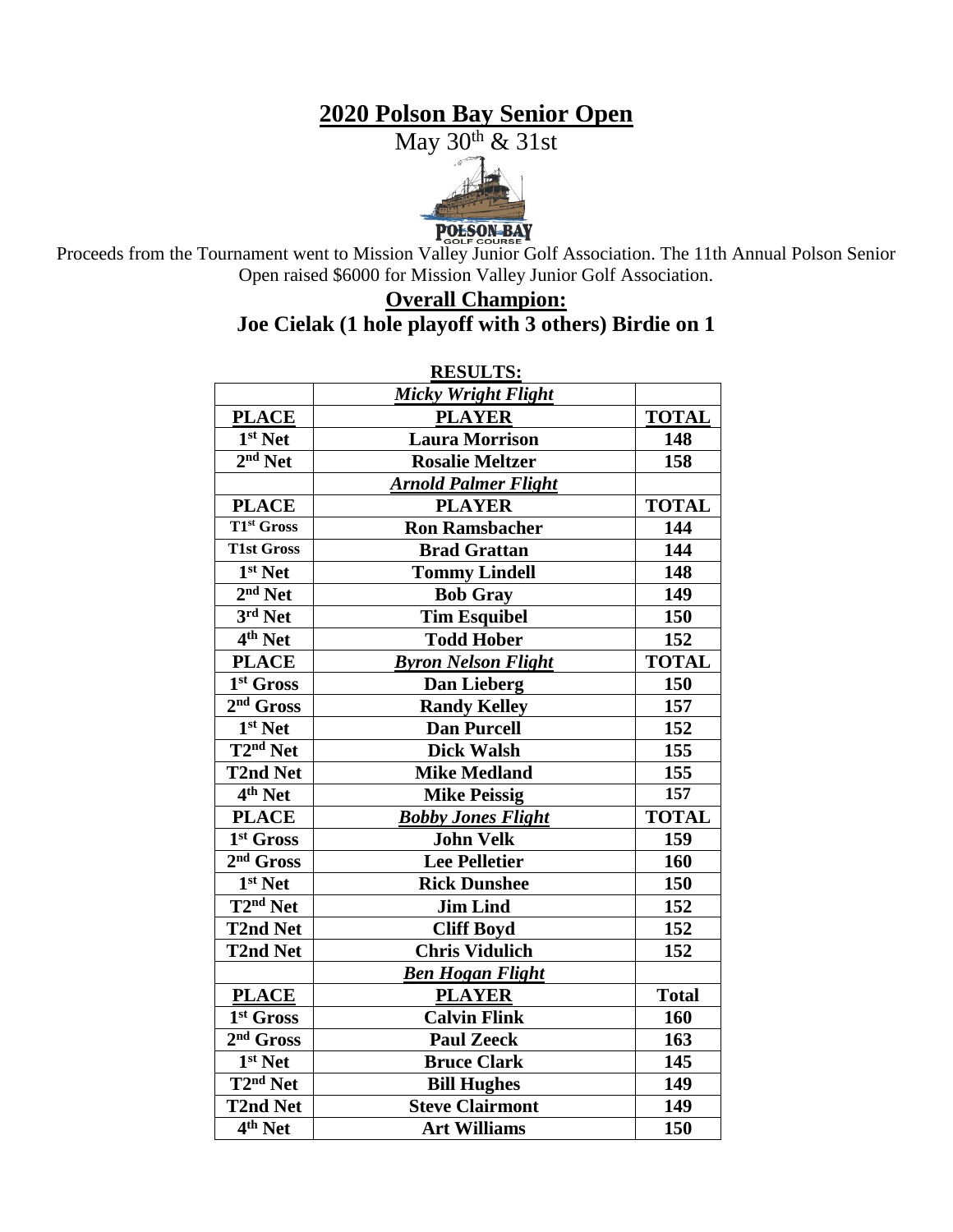| Jack Nicklaus Flight |  |
|----------------------|--|
|----------------------|--|

| <b>PLACE</b>          | <b>PLAYER</b>        |     | <b>TOTAL</b> |
|-----------------------|----------------------|-----|--------------|
| 1 <sup>st</sup> Gross | <b>Rocky Whisman</b> | 160 | 169          |
| $2nd$ Gross           | <b>Ron Fricker</b>   | 120 | 174          |
| 1 <sup>st</sup> Net   | <b>Guy Benkelman</b> | 160 | 146          |
| $2nd$ Net             | <b>Jeff Megahan</b>  | 120 | 147          |
| 3rd Net               | <b>Rick Parke</b>    | 80  | 149          |
| $4th$ Net             | Matt O'Neil          | 50  | 153          |

### *Sam Snead Flight 70+*

| <b>PLACE</b>                                | <b>PLAYER</b>         |            | <b>TOTAL</b> |
|---------------------------------------------|-----------------------|------------|--------------|
| 1 <sup>st</sup> Gross                       | <b>Jerry Fisher</b>   | <b>160</b> | 150          |
| $2nd$ Gross                                 | <b>Dave Streeter</b>  | 120        | 157          |
| $1st$ Net                                   | <b>Tedd Stanisich</b> | 160        | 147          |
| $2nd$ Net                                   | <b>Ken Peters</b>     | 120        | 149          |
| $\overline{\mathrm{T}}$ 3 <sup>rd</sup> Net | <b>Larry Ashcraft</b> | 80         | 65           |
| $\overline{T}$ 3 <sup>rd</sup> Net          | <b>Jack Marcure</b>   | 50         | 65           |

#### *Jimmy Demaret Flight 70+*

| <b>PLACE</b>                   | <b>PLAYER</b>             | \$         | <b>TOTAL</b> |
|--------------------------------|---------------------------|------------|--------------|
| 1 <sup>st</sup> Gross          | <b>Dennis Davis</b>       | <b>160</b> | 162          |
| $2nd$ Gross                    | <b>Ron Chase</b>          | 120        | 167          |
| $1st$ Net                      | <b>Hank Jennings</b>      | <b>160</b> | 144          |
| $2nd$ Net                      | <b>Jim Dreibelbis</b>     | 120        | 153          |
| 3rd Net                        | <b>Steve Schiefelbein</b> | 80         | 154          |
| 4 <sup>th</sup> Net            | <b>Bob Slaven</b>         | 50         | 156          |
| Harry Vardon Flight 70+        |                           |            |              |
| <b>PLACE</b>                   | <b>PLAYER</b>             | \$         | <b>TOTAL</b> |
| 1 <sup>st</sup> Gross          | <b>Darrell Shoquist</b>   | 160        | 175          |
| $2nd$ Gross                    | <b>Mark Hubbard</b>       | 120        | 181          |
| T1 <sup>st</sup> Net           | <b>Mike Heppner</b>       | 140        | 150          |
| <b>T1st Net</b>                | <b>Bob Parker</b>         | 140        | 150          |
| 3rd Net                        | <b>Bob Hoene</b>          | 80         | 151          |
| $\overline{4}^{\text{th}}$ Net | <b>Bob Wolfe</b>          | 50         | 152          |